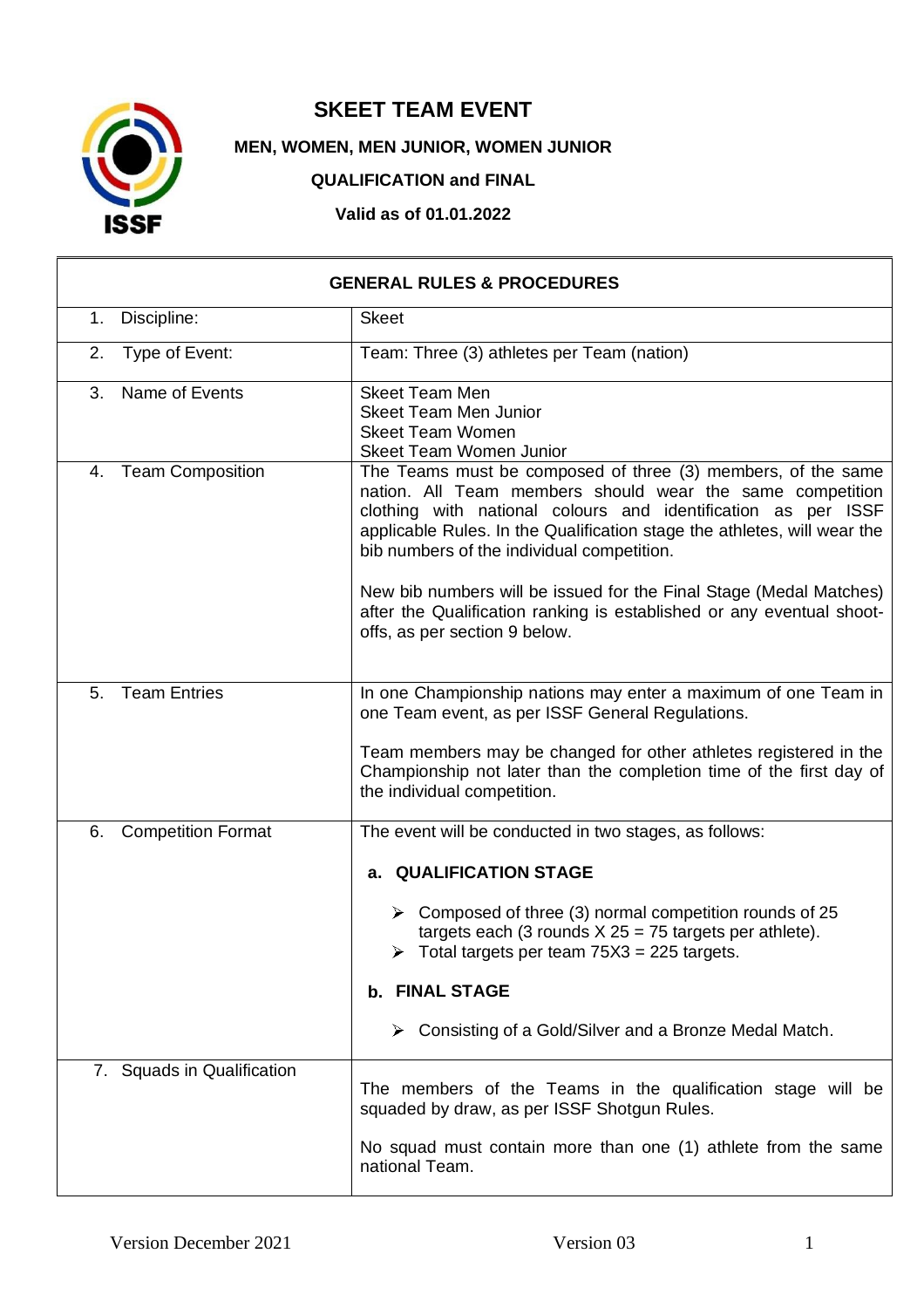| 8. Ranking after Qualification &<br>Procedure to Qualify in the<br><b>Final Stage</b>         | a. After the end of the Qualification stage, the Teams will be ranked<br>in descending order by the combined total results of the three (3)<br>members of each Team 75X3=225 targets, as per ISSF Shotgun<br>Rules 9.14.5.2 & 9.15.3.                                                                                                                                                                                   |
|-----------------------------------------------------------------------------------------------|-------------------------------------------------------------------------------------------------------------------------------------------------------------------------------------------------------------------------------------------------------------------------------------------------------------------------------------------------------------------------------------------------------------------------|
|                                                                                               | b. If two or more Teams are tied for any position from $1st$ to $4th$<br>place, their qualification ranking must be decided by a shoot-off<br>as per section 12 below. In case of more than one shoot-off,<br>lower position shoot-offs must be shot first, followed by higher<br>position shoot offs.                                                                                                                  |
|                                                                                               | c. In case of tied scores, the ranking of $5th$ place and below, not<br>decided by a shoot off, will be establishedas per ISSF Shotgun<br>Rules 9.14.5.2 & 9.15.3.                                                                                                                                                                                                                                                      |
|                                                                                               | d. The top four (4) Teams will qualify to compete in the Final Stage<br>(Medal Matches).                                                                                                                                                                                                                                                                                                                                |
|                                                                                               | e. Teams in places 1 and 2 will qualify for the Gold/Silver Medal<br>Match, Teams in places 3 and 4 will qualify for the Bronze<br>Medal Match.                                                                                                                                                                                                                                                                         |
| 9. Allocation of New bib<br><b>Numbers after Qualification</b><br>and any eventual Shoot-Offs | a. After the Qualification stage and any eventual shoot-offs, the<br>four (4) Teams which will qualify for the Final Stage (Medal<br>Matches) will be allocated new bib numbers on the basis of their<br>final qualification ranking.                                                                                                                                                                                   |
|                                                                                               | b. The athletes of the Team in place 1 will receive bib numbers $1_{1}$ .<br>$12$ and $13$ . The athletes of the Team in place 2 will receive bib<br>numbers $2_1$ , $2_2$ and $2_3$ . The athletes of the Team in place 3 will<br>receive bib numbers $31$ , $32$ and $33$ and the fourth Team will<br>receive $4_1$ , $4_2$ and $4_3$ . The bib numbers must bear also the IOC<br>abbreviation of each national Team. |
|                                                                                               | c. Example of the bib numbers of the Finalist teams:                                                                                                                                                                                                                                                                                                                                                                    |
|                                                                                               | <b>USA</b><br><b>USA</b><br><b>ITA</b><br><b>KOR</b><br><b>KOR</b><br><b>KOR</b><br><b>LUX</b><br><b>LUX</b><br><b>LUX</b><br><b>USA</b><br><b>ITA</b><br><b>ITA</b><br>2 <sub>1</sub><br>2 <sub>2</sub><br>3 <sub>1</sub><br>1 <sub>2</sub><br>2 <sub>3</sub><br>3 <sub>2</sub><br>3 <sub>3</sub><br>4 <sub>1</sub><br>4 <sub>2</sub><br>4 <sub>3</sub><br>1 <sub>1</sub><br>1 <sub>3</sub>                            |
| 10. The Final Stage<br><b>Medal Matches</b>                                                   | <b>Competition Procedures</b>                                                                                                                                                                                                                                                                                                                                                                                           |
| <b>GOLD/SILVER &amp; BRONZE</b>                                                               | The Bronze Medal Match will be shot first, followed by the<br>а.<br>Gold/Silver Medal Match, on the Finals range.                                                                                                                                                                                                                                                                                                       |
|                                                                                               | The athletes or their representatives (coaches or team officials)<br>b.<br>of all teams that qualify in the Final Stage (Medal Matches) must<br>report for cartridge control, at the designated reporting area, at<br>least thirty (30) minutes before the scheduled Starting Time of<br>the Bronze Medal Match. At this time the Jury will distribute also<br>the bib numbers.                                         |
|                                                                                               | c. Each Team Coach will be responsible to designate the bib<br>numbers to each of his Team members.                                                                                                                                                                                                                                                                                                                     |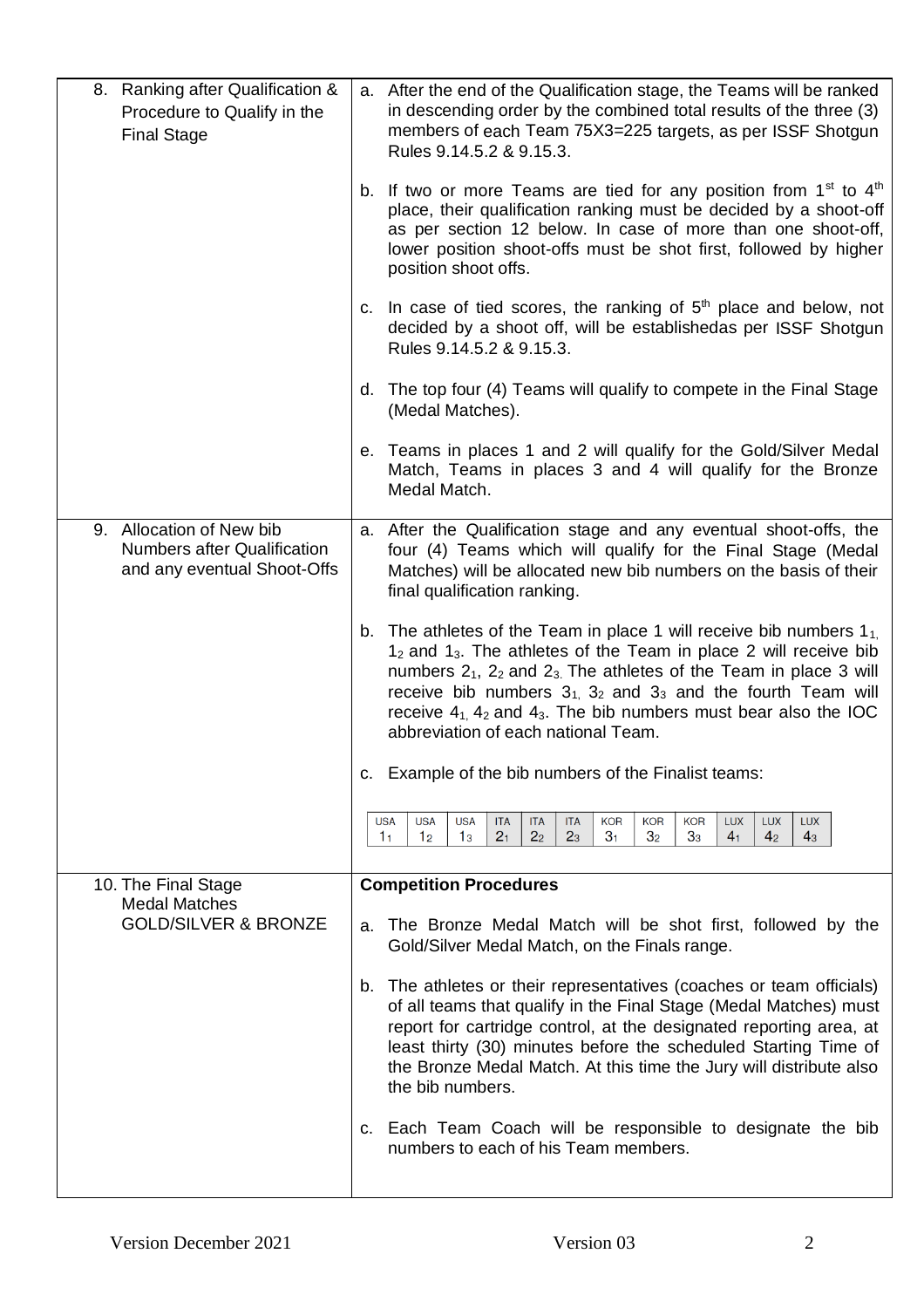|                                                                       | d. The athletes participating in the Bronze Medal Match must report<br>to the Finals Range at least fifteen (15) minutes before the<br>Starting Time of the Match.                                                                                                                                                                                                 |
|-----------------------------------------------------------------------|--------------------------------------------------------------------------------------------------------------------------------------------------------------------------------------------------------------------------------------------------------------------------------------------------------------------------------------------------------------------|
|                                                                       | e. The athletes participating in the Gold/Silver Medal Match must<br>report at the Finals Range at the start time of the Bronze Medal<br>Match.                                                                                                                                                                                                                    |
|                                                                       | The Jury must complete cartridge control and equipment checks<br>f.<br>during the reporting periods.                                                                                                                                                                                                                                                               |
|                                                                       | g. A one-point (1) penalty will be deducted from the score of the<br>first hit target of the first team athlete, if a Team's cartridges are<br>not presented for cartridge control or if any of the team members<br>do not report at the stipulated times.                                                                                                         |
| 11. Number of Targets in the<br><b>Final Stage</b><br>(Medal Matches) | a. In the Medal Matches each member of the two Teams will shoot,<br>in sequence on each of the stations $3,4,5,3$ & 4 (5 series), 4<br>targets (2 doubles).<br>Maximum 20 targets each athlete, as follows:                                                                                                                                                        |
|                                                                       | 1 <sup>st</sup> series - Station 3: 1 normal and 1 reverse double<br>2 <sup>nd</sup> series - Station 4: 1 normal and 1 reverse double<br>3rd series - Station 5: 1 normal and 1 reverse double<br>4 <sup>th</sup> series - Station 3: 1 normal and 1 reverse double<br>5 <sup>th</sup> series - Station 4: 1 normal and 1 reverse double                          |
|                                                                       | b. In the $1st$ series (station 3) the athletes of the Team with the<br>higher-ranking position (lower bib number) will shoot first in bib<br>number order (one behind the other) followed by the athletes of<br>the 2 <sup>nd</sup> Team who will line up behind the athletes of the first<br>Team and shoot second in bib number order.                          |
|                                                                       | c. The shooting sequence (which Team will shoot first) will<br>alternate between the two Teams after each series of the 4<br>targets (2 doubles) after each station (example: In the 2 <sup>nd</sup> series<br>(station 4) the 2 <sup>nd</sup> Team will shoot first and the 1 <sup>st</sup> Team will<br>shoot $2^{nd}$ and so on).                               |
|                                                                       | d. After each series (after each station) the Team with the highest<br>number of hit targets out of the total score of 12 targets (3<br>athletes X4 targets = 12) will receive 2 points and the other Team<br>0 points. If the results are equal, then each Team will receive 1<br>point. The points of each series will be carried forward to the next<br>series. |
|                                                                       | e. The scores (number of hit targets), however, of each series<br>(station) will not be carried forward to the next series. The scores<br>in each series (station) will start from zero.                                                                                                                                                                           |
|                                                                       | The first Team to win six (6) points will be the winner of the<br>f.<br>Match.                                                                                                                                                                                                                                                                                     |
|                                                                       | g. If at the end of the $5th$ series (station 4) the two Teams have the                                                                                                                                                                                                                                                                                            |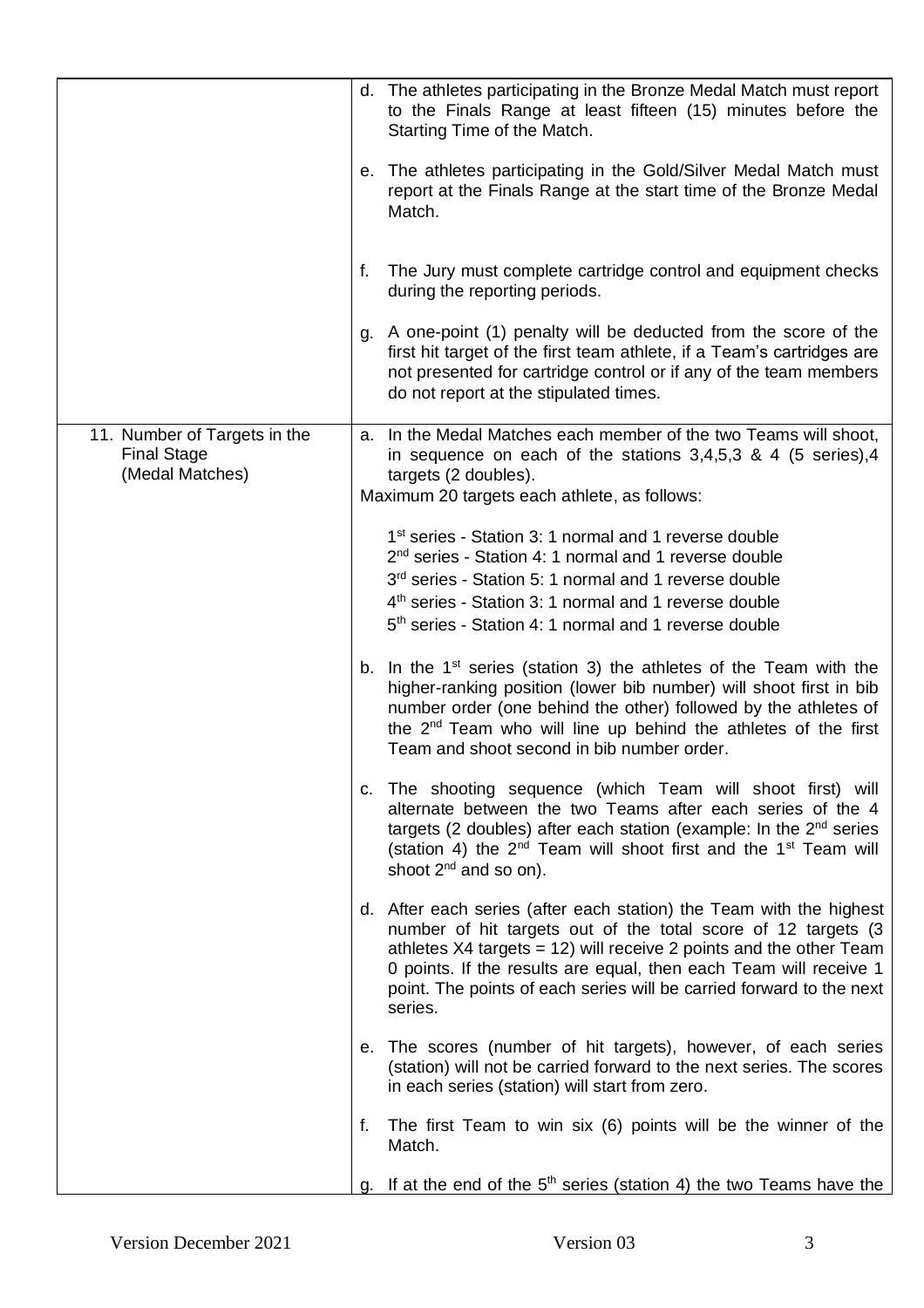|                           | same number of points 5:5 then, the winner will be decided by a<br>shoot-off, as per section 12 below.                                                                                                                                                                                                                                                                                                                                                                                                                                                                                                              |
|---------------------------|---------------------------------------------------------------------------------------------------------------------------------------------------------------------------------------------------------------------------------------------------------------------------------------------------------------------------------------------------------------------------------------------------------------------------------------------------------------------------------------------------------------------------------------------------------------------------------------------------------------------|
|                           | h. After the Referee has given the signal to "START" or after the<br>previous athlete has left the station, the next athlete must occupy<br>the station within ten (10) seconds.                                                                                                                                                                                                                                                                                                                                                                                                                                    |
|                           | The athlete must stand with both feet entirely within the station<br>i.<br>boundaries, take his position, load the gun, adopt the "READY"<br>position and call for the targets (double) in the required sequence<br>for the station. The maximum total time allowed to call for the<br>targets (two doubles) on each station is thirty (30) seconds, after<br>the athlete has occupied the station.                                                                                                                                                                                                                 |
|                           | Preparation time limits must be monitored by an electronic timing<br>j.<br>device that must be managed by a Referee selected from among<br>the appointed Referees.                                                                                                                                                                                                                                                                                                                                                                                                                                                  |
| 12. Shoot- off Procedures | <b>Shoot-offs after Qualification</b>                                                                                                                                                                                                                                                                                                                                                                                                                                                                                                                                                                               |
|                           | a. The starting positions of the Teams in the shoot-offs, after<br>Qualification, will be decided by the interim Qualification ranking<br>of each Team (highest ranking Team to shoot first).                                                                                                                                                                                                                                                                                                                                                                                                                       |
|                           | b. In case of a tie with perfect scores or a tie with the same scores<br>that cannot be broken by the Team count back rule, the shooting<br>order of the Teams in the shoot-offs shall be determined by<br>draw.                                                                                                                                                                                                                                                                                                                                                                                                    |
|                           | c. The shoot-offs will be conducted on station 4 only.                                                                                                                                                                                                                                                                                                                                                                                                                                                                                                                                                              |
|                           | d. Each Team Coach must designate the shooting order of the<br>three members of his Team (who will shoot first, second and<br>third). The shooting order of the members of each Team will<br>remain the same throughout the shoot-off.                                                                                                                                                                                                                                                                                                                                                                              |
|                           | e. The members of each tied Team will participate in the shoot-<br>off, in sequence, one by one, in the order designated by the<br>Coach, as follows:                                                                                                                                                                                                                                                                                                                                                                                                                                                               |
|                           | The athletes designated to shoot first from each tied Team must<br>f.<br>line up behind station 4 and shoot at a regular double. If the tie is<br>not broken, the same procedure will continue with the second<br>designated member of each tied Team shooting at a reverse<br>double. If the tie is still not broken, the same procedure will<br>continue with the third designated member of each tied Team<br>shooting at a normal double. This procedure will continue with<br>the designated members of the tied Teams shooting in alternate<br>order (at normal and reverse doubles) until the tie is broken. |
|                           | Test fire and observation of targets before shooting will be<br>g.<br>allowed.                                                                                                                                                                                                                                                                                                                                                                                                                                                                                                                                      |
|                           |                                                                                                                                                                                                                                                                                                                                                                                                                                                                                                                                                                                                                     |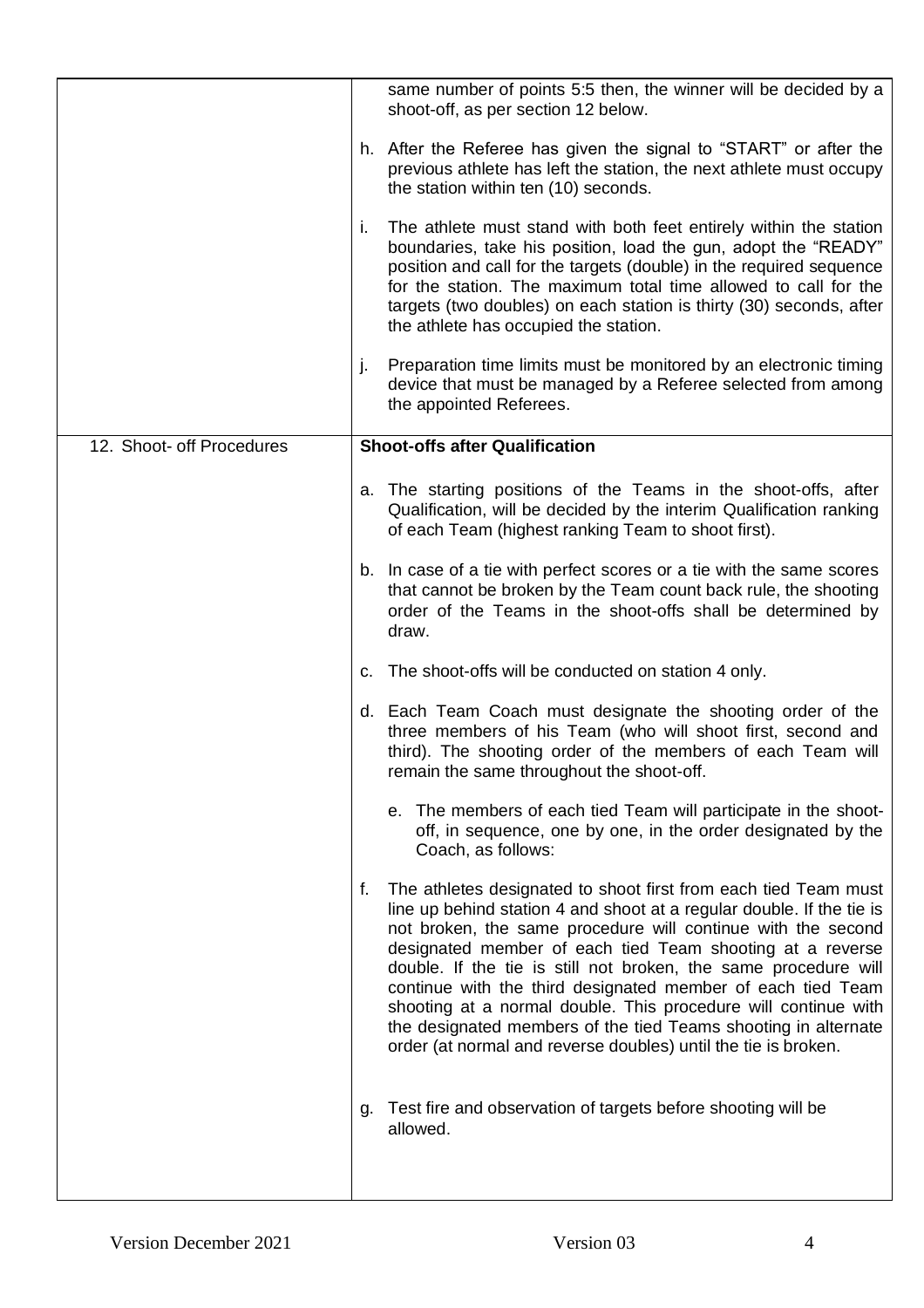|                                            | <b>Shoot-offs after Medal Matches</b>                                                                                                                                                                                                                                                                                                                                                                                                                                                                                                                                                                                                                                                                                                                                                 |
|--------------------------------------------|---------------------------------------------------------------------------------------------------------------------------------------------------------------------------------------------------------------------------------------------------------------------------------------------------------------------------------------------------------------------------------------------------------------------------------------------------------------------------------------------------------------------------------------------------------------------------------------------------------------------------------------------------------------------------------------------------------------------------------------------------------------------------------------|
|                                            | a. The starting positions in the shoot-offs after Medal Matches will<br>be decided by the bib number of each Team (the Team with the<br>lowest bib number will shoot first).                                                                                                                                                                                                                                                                                                                                                                                                                                                                                                                                                                                                          |
|                                            | b. The shoot-offs will be conducted in sequence starting from<br>station 3, then 4, then 5 and so on, until the tie is broken.                                                                                                                                                                                                                                                                                                                                                                                                                                                                                                                                                                                                                                                        |
|                                            | c. The members of each tied Team will participate in the shoot-off,<br>in sequence, one by one, in bib number order, The shooting<br>order of the members of each Team will remain the same<br>throughout the shoot-off.                                                                                                                                                                                                                                                                                                                                                                                                                                                                                                                                                              |
|                                            | d. The athletes with bib number 1 of each tied Team must line up<br>behind station 3 and shoot at a regular double. If the tie is not<br>broken, the same procedure will continue with the athletes with<br>bib number 2 of each tied Team shooting at a reverse double<br>and if the tie is not broken then the third member of each tied<br>Team with bib number 3 will shoot from the same station at a<br>regular double. If still the tie is not broken, the same procedure<br>will continue with the members of the tied Teams shooting<br>alternately in bib number order on successive stations (4,5,3,<br>etc.) until the tie is broken.<br>e. In the shoot-offs after Medal Matches, there will be no test<br>firing and no targets will be observed by the athletes before |
|                                            | shooting                                                                                                                                                                                                                                                                                                                                                                                                                                                                                                                                                                                                                                                                                                                                                                              |
| 13. Shoot - off preparation time<br>limits | a. After the Referee has given the signal to "START" or after the<br>previous athlete has left the station, the next athlete must<br>occupy the station within ten (10) seconds.                                                                                                                                                                                                                                                                                                                                                                                                                                                                                                                                                                                                      |
|                                            | b. The athlete must stand with both feet entirely within the station<br>boundaries, take his position, load the gun, adopt the "READY"<br>position and call for the targets (double). The maximum total<br>time allowed to call for the targets (double) is fifteen (15)<br>seconds after the athlete has occupied the station.                                                                                                                                                                                                                                                                                                                                                                                                                                                       |
|                                            | c. Preparation time limits must be monitored by an electronic timing<br>device that must be managed by a Referee selected from<br>among the appointed Referees.                                                                                                                                                                                                                                                                                                                                                                                                                                                                                                                                                                                                                       |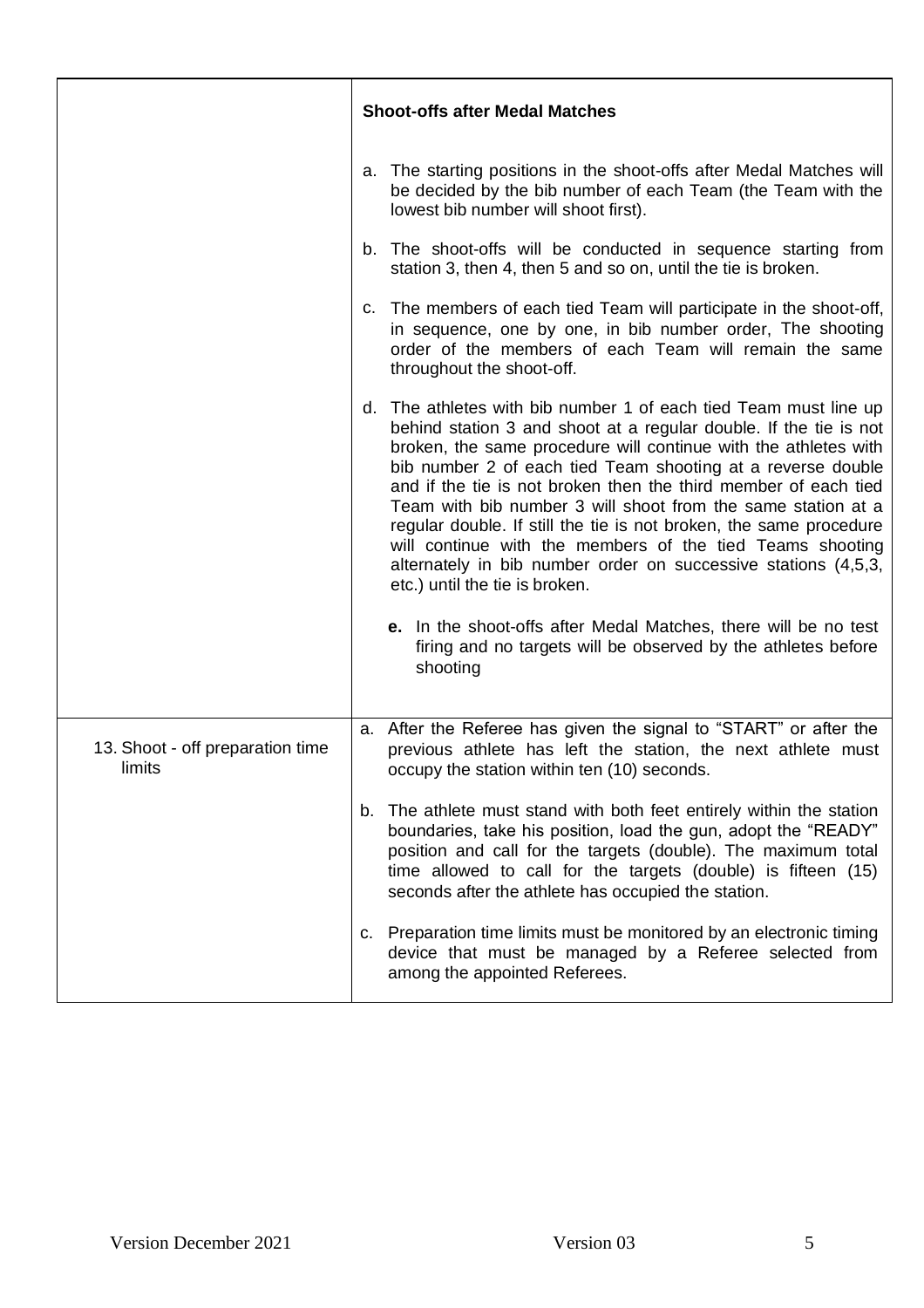| 14. Coaching     | a. During the Qualification and the Final (Medal Matches) non-<br>verbal Coaching is allowed (as per ISSF Shotgun Rules).                                                                                                                                                                                                                                                                                                 |
|------------------|---------------------------------------------------------------------------------------------------------------------------------------------------------------------------------------------------------------------------------------------------------------------------------------------------------------------------------------------------------------------------------------------------------------------------|
|                  | b. During the Medal Match, Coaches may call one (1) Coaching<br>Time-out for a maximum duration of one (1) minute when it is the<br>turn of that Team's athlete(s) to fire during which the Coach may<br>approach and speak to his/her athlete(s), on the shooting station.<br>The other Coaches may, during this time, approach and speak to<br>their athletes also. The Jury Member in charge must control the<br>time. |
|                  | The Jury-Member-in-Charge must control the time.<br>C.                                                                                                                                                                                                                                                                                                                                                                    |
|                  | d. The Announcer may make commentary during the breaks.                                                                                                                                                                                                                                                                                                                                                                   |
| 15. Malfunctions | <b>Malfunctions during Qualification</b>                                                                                                                                                                                                                                                                                                                                                                                  |
|                  | a. Malfunctions in the Qualification stage will be decided according<br>to ISSF Shotgun Rules 9.12.<br>Note: During Qualification, if a team withdraws from the<br>competition due to a disabled shotgun of one of its athletes, its<br>final ranking will be determined by the total number of targets hit<br>until the time when the withdrawal took place.                                                             |
|                  | <b>Malfunctions during the Medal Matches</b>                                                                                                                                                                                                                                                                                                                                                                              |
|                  | a. If the Referee decides that a disabled shotgun, or the<br>malfunctioning of the shotgun or ammunition, is not the fault of<br>the athlete, the athlete must be given not more than three (3)<br>minutes in which to repair the shotgun or obtain another<br>approved shotgun, or replace his ammunition. If this cannot be<br>done within three (3) minutes, the athlete (Team) must withdraw.                         |
|                  | b. After the malfunction is corrected, the Medal Match must<br>continue. If the athlete (Team) withdraws then the second Team<br>must be declared as the winner.                                                                                                                                                                                                                                                          |
|                  | c. A Team is allowed a maximum of two (2) malfunctions during a<br>Medal Match, including any shoot-offs, whether or not there was<br>an attempt to correct the malfunction.                                                                                                                                                                                                                                              |
|                  | d. Any regular target(s) on which any further malfunction occurs will<br>be declared "LOST" whether or not the athlete attempted to fire.                                                                                                                                                                                                                                                                                 |
| 16. Protests     | <b>Protests during Qualification</b>                                                                                                                                                                                                                                                                                                                                                                                      |
|                  | a. Protests during the Qualification stage will be decided according<br>to ISSF Shotgun Rules9.17.                                                                                                                                                                                                                                                                                                                        |
|                  | <b>Protests during Medal Matches</b>                                                                                                                                                                                                                                                                                                                                                                                      |
|                  | a. If an athlete disagrees with a Referee's decision regarding<br>"HIT," "LOST," "NO TARGET" or "IRREGULAR" target(s),<br>he/she must act immediately before the next athlete fires, by<br>raising an arm and saying "PROTEST."                                                                                                                                                                                           |